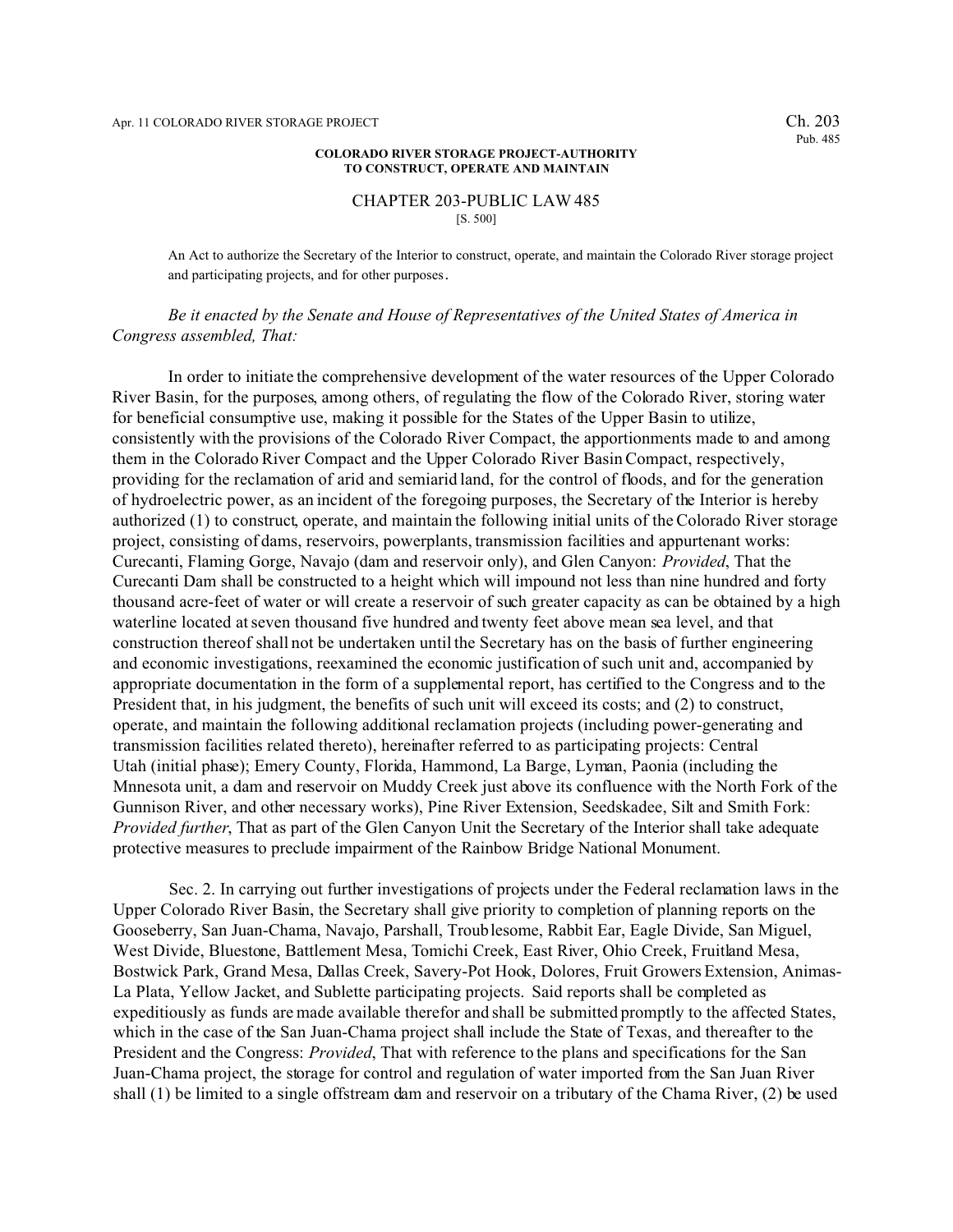solely for control and regulation and no power facilities shall be established, installed or operated thereat, and (3) be operated at all times by the Bureau of Reclamation of the Department of the Interior in strict compliance with the Rio Grande Compact as administered by the Rio Grande Compact Commission. The preparation of detailed designs and specifications for the works proposed to be constructed in connection with projects shall be carried as far forward as the investigations thereof indicate is reasonable in the circumstances.

The Secretary, concurrently with the investigations directed by the preceding paragraph, shall also give priority to completion of a planning report on the Juniper project.

Sec. 3. It is not the intention of Congress, in authorizing only those projects designated in section 1 of this Act, and in authorizing priority in planning only those additional projects designated in section 2 of this Act, to limit, restrict, or otherwise interfere with such comprehensive development as will provide for the consumptive use by States of the Upper Colorado River Basin of waters, the use of which is apportioned to the Upper Colorado River Basin by the Colorado River Compact and to each State thereof by the Upper Colorado River Basin Compact, nor to preclude consideration and authorization by the Congress of additional projects under the allocations in the compacts as additional needs are indicated. It is the intention of Congress that no dam or reservoir constructed under the authorization of this Act shall be within any national park or monument.

Sec. 4. Except as otherwise provided in this Act, in constructing, operating, and maintaining the units of the Colorado River storage project and the participating projects listed in section 1 of this Act, the Secretary shall be governed by the Federal reclamation laws (Act of June 17, 1902, 32 Stat. 388,<sup>52</sup> and Acts amendatory thereof or supplementary thereto): *Provided*, That (a) Irrigation repayment contracts shall be entered into which, except as otherwise provided for the Paonia and Eden projects, provide for repayment of the obligation assumed thereunder with respect to any project contract unit over a period of not more than fifty years exclusive of any development period authorized by law; (b) prior to construction of irrigation distribution facilities, repayment contracts shall be made with an "organization" as defined in paragraph  $2(g)$  of the Reclamation Project Act of 1939 (53 Stat. 1187)<sup>53</sup> which has the capacity to levy assessments upon all taxable real property located within its boundaries to assist in making repayments, except where a substantial proportion of the lands to be served are owned by the United States; (c) contracts relating to municipal water supply may be made without regard to the limitations of the last sentence of section  $9(c)$  of the Reclamation Project Act of 1939;<sup>54</sup> and (d), as to Indian lands within, under or served by any participating project, payment of construction costs within the capability of the land to repay shall be subject to the Act of July 1, 1932 (47 Stat. 564):<sup>55</sup> *Provided further*, That for a period of ten years from the date of enactment of this Act, no water from any participating project authorized by this Act shall be delivered to any water user for the production on newly irrigated lands of any basic agricultural commodity, as defined in the Agricultural Act of 1949, or any amendment thereof, if the total supply of such commodity for the marketing year in which the bulk of the crop would normally be marketed is in excess of the normal supply as defined in section 301(b) (10) of the Agricultural Adjustment Act of 1938, as amended,<sup>56</sup> unless the Secretary of Agriculture calls for an increase in production of such commodity in the interest of national security. All units and participating projects shall be subject to the apportionments of the use of water between the Upper and Lower Basins of the Colorado River and among the States of the Upper Basin fixed in the Colorado River Compact and the Upper Colorado River Basin Compact, respectively, and to the terms of the treaty with the United Mexican States (Treaty Series 994).

 . <sup>43</sup> U.S.C.A. §§ 372, 373, 381, 383, 391, 392, 411, 416, 419, 421, 431, 432, 434, 439, 461, 476, 491, 498. 43 U.S.C.A. § 485a (g). 43 U.S.C.A. § 485h (c). 25 U.S.C.A. § 386a. 7 U.S.C.A. § 1301(b) (10).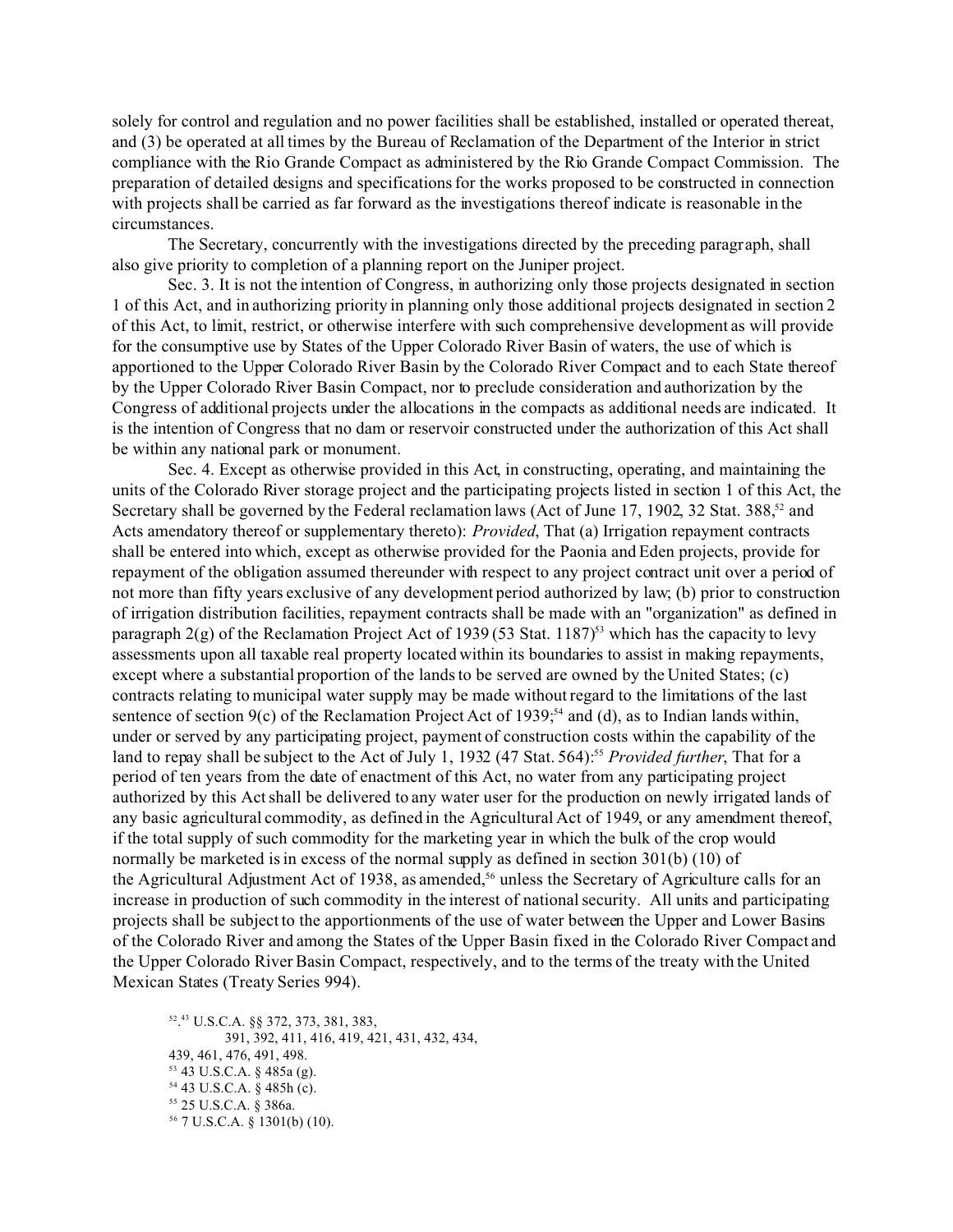Sec. 5. (a) There is hereby authorized a separate fund in the Treasury of the United States to be known as the Upper Colorado River Basin Fund (hereinafter referred to as the Basin Fund) which shall remain available until expended, as hereafter provided, for carrying out provisions of this Act other than section 8.

(b) All appropriations made for the purpose of carrying out the provisions of this Act, other than section 8, shall be credited to the Basin Fund as advances from the general fund of the Treasury.

(c) All revenues collected in connection with the operation of the Colorado River storage project and participating projects shall be credited to the Basin Fund, and shall be available, without further appropriation, for (1) defraying the costs of operation, maintenance, and replacements of, and emergency expenditures for, all facilities of the Colorado River storage project and participating projects, within such separate limitations as may be included in annual appropriation acts: *Provided*, That with respect to each participating project, such costs shall be paid from revenues received from each such project;  $(2)$  payment as required by subsection  $(d)$  of this section; and  $(3)$  payment as required by subsection (e) of this section. Revenues credited to the Basin Fund shall not be available for appropriation for construction of the units and participating projects authorized by or pursuant to this Act.

(d) Revenues in the Basin Fund in excess of operating needs shall be paid annually to the general fund of the Treasury to return--

(1) the costs of each unit, participating project, or any separable feature thereof which are allocated to power pursuant to section 6 of this Act, within a period not exceeding fifty years from the date of completion of such unit, participating project, or separable feature thereof;

(2) the costs of each unit, participating project, or any separable feature thereof which are allocated to municipal water supply pursuant to section 6 of this Act, within a period not exceeding fifty years from the date of completion of such unit, participating project, or separable feature thereof;

(3) interest on the unamortized balance of the investment (including interest during construction) in the power and municipal water supply features of each unit, participating project, or any separable feature thereof, at a rate determined by the Secretary of the Treasury as provided in subsection (f), and interest due shall be a first charge; and

(4) the costs of each storage unit which are allocated to irrigation pursuant to section 6 of this Act within a period not exceeding fifty years.

(e) Revenues in the Basin Fund in excess of the amounts needed to meet the requirements of clause (1) subsection (c) of this section, and to return to the general fund of the Treasury the costs set out In subsection (d) of this section, shall be apportioned among the States of the Upper Division in the following percentages: Colorado, 46 per centum; Utah, 21.5 per centum; Wyoming, 15.5 per centum; and New Mexico, 17 per centum; *Provided*, That prior to the application of such percentages, all revenues remaining in the Basin Fund from each participating project (or part thereof), herein or hereinafter authorized, after payments, where applicable, with respect to such projects, to the general fund of the Treasury under subparagraphs (1), (2), and (3) of subsection (d) of this section shall be apportioned to the State in which such participating project, or part thereof, is located.

Revenues so apportioned to each State shall be used only for the repayment of construction costs of participating projects or parts of such projects in the State to which such revenues are apportioned and shall not be used for such purpose in any other State without the consent, as expressed through its legally constituted authority, of the State to which such revenues are apportioned. Subject to such requirement, there shall be paid annually into the general fund of the Treasury from the revenues apportioned to each State (1) the costs of each participating project herein authorized (except Paonia) or any separable feature thereof, which are allocated to irrigation pursuant to section 6 of this Act, within a period not exceeding fifty years, in addition to any development period authorized by law, from the date of completion of such participating project or separable feature thereof, or, in the case of Indian lands, payment in accordance with section 4 of this Act; (2) costs of the Paonia project, which are beyond the ability of the water users to repay, within a period prescribed in the Act of June 25, 1947 (61 Stat. 181); and (3) costs in connection with the irrigation features of the Eden project as specified in the Act of June 28, 1949 (63 Stat. 277).

(f) The Interest rate applicable to each unit of the storage project and each participating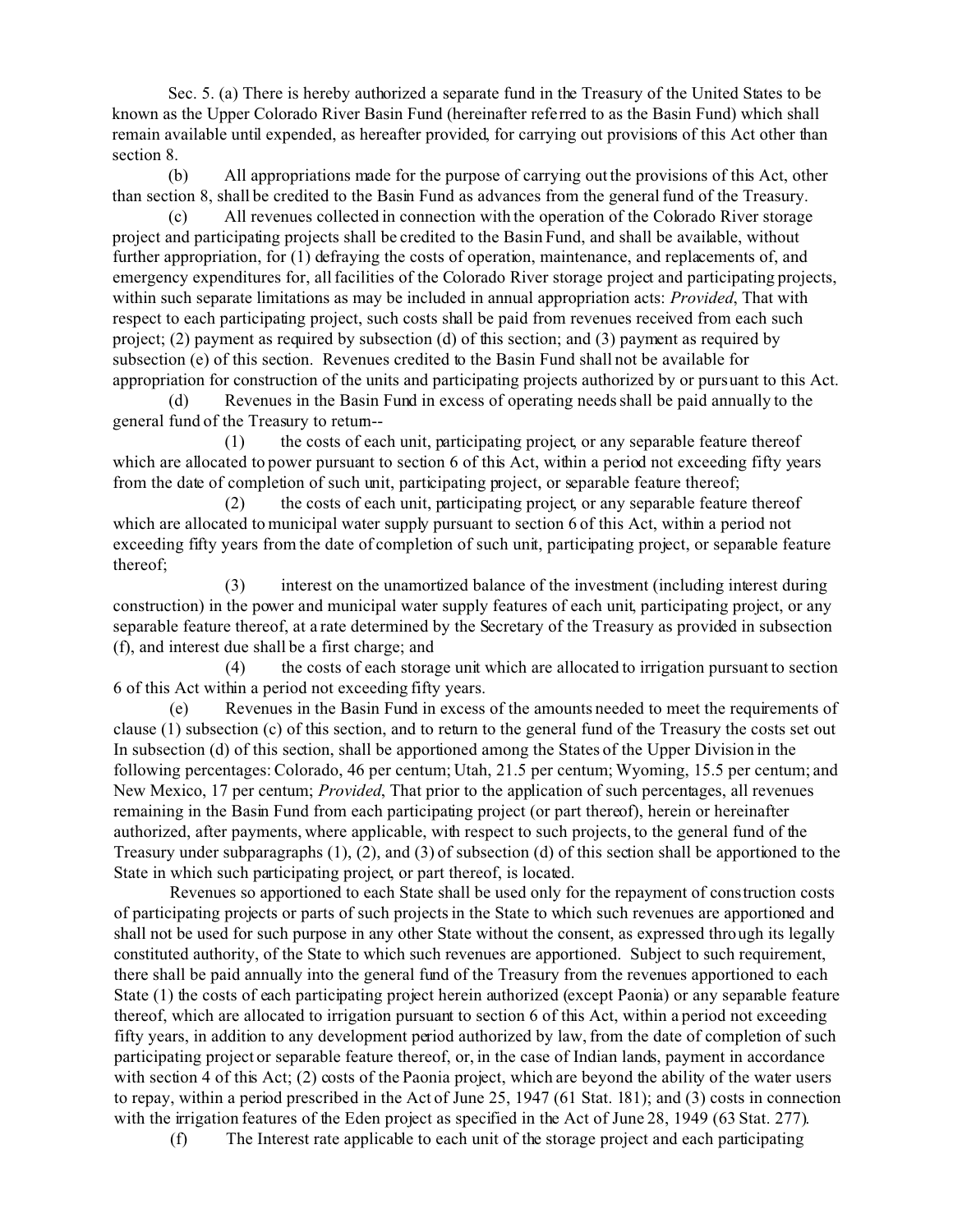project shall be determined by the Secretary of the Treasury as of the time the first advance is made for initiating construction of said unit or project. Such interest rate shall be determined by calculating the average yield to maturity on the basis of daily closing market bid quotations during the month of June next preceding the fiscal year in which said advance is made, on all interest-bearing marketable public debt obligations of the United States having a maturity date of fifteen or more years from the first day of said month, and by adjusting such average annual yield to the nearest one-eighth of 1 per centum.

(g) Business-type budgets shall be submitted to the Congress annually for all operations financed by the Basin Fund.

Sec. 6. Upon completion of each unit, participating project or separable feature thereof, the Secretary shall allocate the total costs (excluding any expenditures authorized by section 8 of this Act) of constructing said unit, project or feature to power, irrigation, municipal water supply, flood control, navigation, or any other purposes authorized under reclamation law. Allocations of construction, operation and maintenance costs to authorized nonreimbursable purposes shall be nonreturnable under the provisions of this Act. In the event that the Navajo participating project is authorized, the costs allocated to irrigation of Indian-owned tribal or restricted lands within, under, or served by such project, and beyond the capability of such lands to repay, shall be determined, and, in recognition of the fact that assistance to the Navajo Indians is the responsibility of the entire nation, such costs shall be nonreimbursable. On January 1 of each year the Secretary shall report to the Congress for the previous fiscal year, beginning with the fiscal year 1957, upon the status of the revenues from, and the cost of, constructing, operating, and maintaining the Colorado River storage project and the participating projects. The Secretary's report shall be prepared to reflect accurately the Federal investment allocated at that time to power, to irrigation, and to other purposes, the progress of return and repayment thereon, and the estimated rate of progress, year by year, in accomplishing full repayment.

Sec. 7. The hydroelectric power plants and transmission lines authorized by this Act to be constructed, operated, and maintained by the Secretary shall be operated in conjunction with other Federal powerplants, present and potential, so as to produce the greatest practicable amount of power and energy that can be sold at firm power and energy rates, but in the exercise of the authority hereby granted he shall not affect or interfere with the operation of the provisions of the Colorado River Compact, the Upper Colorado River Basin Compact, the Boulder Canyon Project Act, the Boulder Canyon Project Adjustment Act and any contract lawfully entered unto under said Compacts and Acts. Subject to the provisions of the Colorado River Compact, neither the impounding nor the use of water for the generation of power and energy at the plants of the Colorado River storage project shall preclude or impair the appropriation of water for domestic or agricultural purposes pursuant to applicable State law.

Sec. 8. In connection with the development of the Colorado River storage project and of the participating projects, the Secretary is authorized and directed to investigate, plan, construct, operate, and maintain (1) public recreational facilities on lands withdrawn or acquired for the development of said project or of said participating projects, to conserve the scenery, the natural, historic, and archaeologic objects, and the wildlife on said lands, and to provide for public use and enjoyment of the same and of the water areas created by these projects by such means as are consistent with the primary purposes of said projects; and (2) facilities to mitigate losses of, and improve conditions for, the propagation of fish and wildlife. The Secretary is authorized to acquire lands and to withdraw public lands from entry or other disposition under the public land laws necessary for the construction, operation, and maintenance of the facilities herein provided, and to dispose of them to Federal, State, and local governmental agencies by lease, transfer, exchange, or conveyance upon such terms and conditions as will best promote their development and operation in the public interest. All costs incurred pursuant to the section shall be nonreimbursable and nonreturnable.

Sec. 9. Nothing contained in this Act shall be construed to alter, amend, repeal, construe, interpret, modify, or be in conflict with the provisions of the Boulder Canyon Project Act (45 Stat. 1057),<sup>57</sup> the Boulder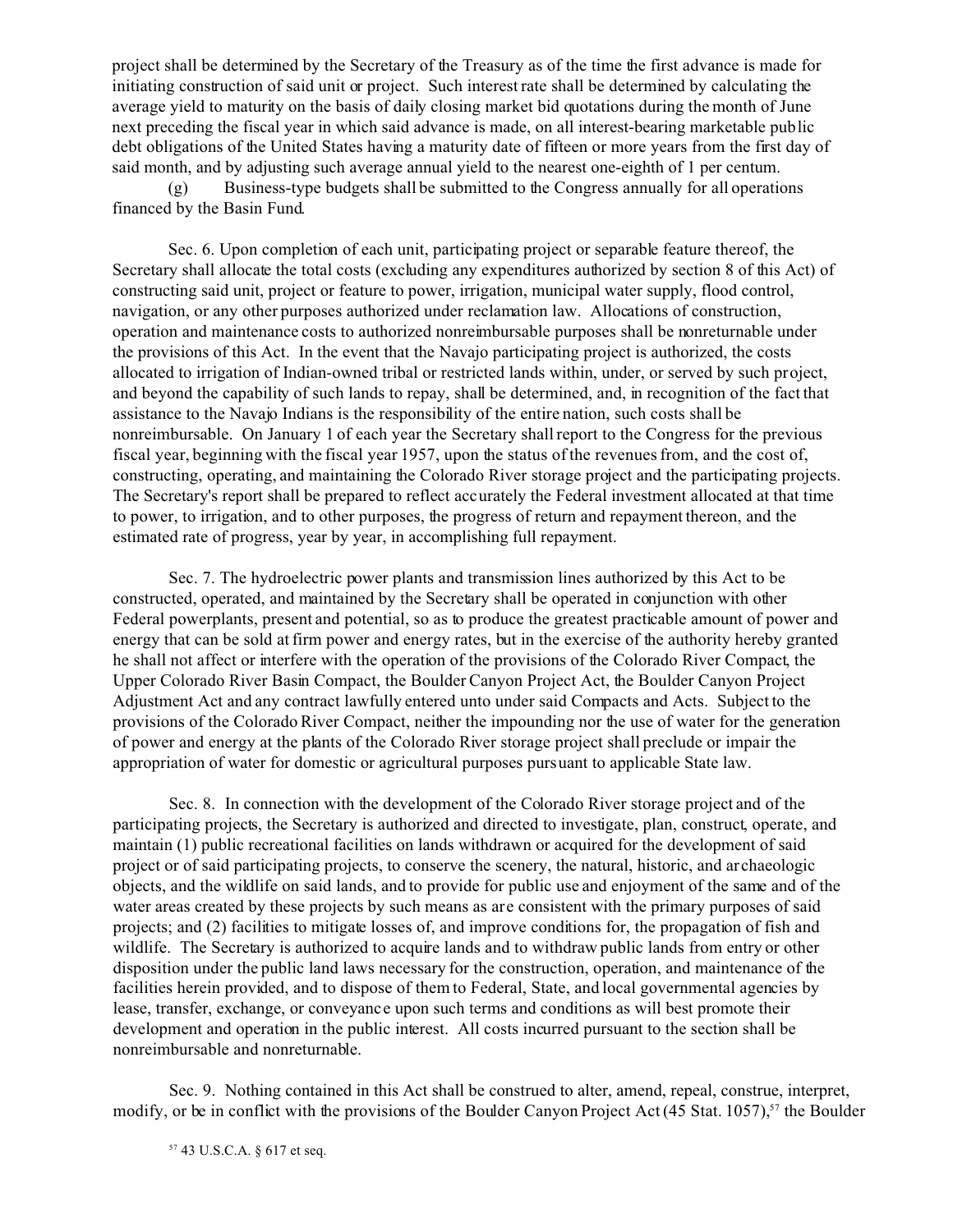Canyon Project Adjustment Act (54 Stat. 774),<sup>58</sup> the Colorado River Compact, the Upper Colorado River Basin Compact, the Rio Grande Compact of 1938, or the Treaty with the United Mexican States (Treaty Series 994).

Sec. 10. Expenditures for the Flaming Gorge, Glen Canyon, Curecanti, and Navajo initial units of the Colorado River storage project may be made without regard to the soil survey and land classification requirements of the Interior Department Appropriation Act, 1954.<sup>59</sup>

Sec. 11. The Final Judgment, Final Decree and stipulations incorporated therein in the consolidated cases of United States of America v. Northern Colorado Water Conservancy District, et al., Civil Nos. 2782, 5016 and 5017, in the United States District Court for the District of Colorado, are approved, shall become effective immediately, and the proper agencies of the United States shall act in accordance therewith.

Sec. 12. There are hereby authorized to be appropriated, out ofany moneys in the Treasury not otherwise appropriated, such sums as may be required to carry out the purposes of this Act, but not to exceed \$760,000,000.

Sec. 13. In planning the use of, and in using credits from, net power revenues available for the purpose of assisting in the pay-out of costs of participating projects herein and hereafter authorized in the States of Colorado, New Mexico, Utah, and Wyoming, the Secretary shall have regard for the achievement within each of said States of the fullest practicable use of the waters of the Upper Colorado River system, consistent with the apportionment thereof among such States.

Sec. 14. In the operation and maintenance of all facilities, authorized by Federal law and under the jurisdiction and supervision of the Secretary of the Interior, in the basin of the Colorado River, the Secretary of the Interior is directed to comply with the applicable provisions of the Colorado River Compact, the Upper Colorado River Basin Compact, the Boulder Canyon Project Act, the Boulder Canyon Project Adjustment Act, and the Treaty with the United Mexican States, in the storage and release of water from reservoirs in the Colorado River Basin. In the event of the failure of the Secretary of the Interior to so comply, any State of the Colorado River Basin may maintain an action in the Supreme Court of the United States to enforce the provisions of this section, and consent is given to the joinder of the United States as a party in such suit or suits, as a defendant or otherwise.

Sec. 15. The Secretary of the Interior is directed to continue studies and to make a report to the Congress and to the States of the Colorado River Basin on the quality of water of the Colorado River.

Sec. 16. As used in this Act --

The terms "Colorado River Basin", "Colorado River Compact", "Colorado River System", "Lee Ferry", "States of the Upper Division", "Upper Basin", and "domestic use" shall have the meaning ascribed to them in article II of the Upper Colorado River Basin Compact;

The term "States of the Upper Colorado River Basin" shall mean the States of Arizona, Colorado, New Mexico, Utah, and Wyoming;

The term "Upper Colorado River Basin" shall have the same meaning as the term "Upper Basin";

The term "Upper Colorado River Basin Compact" shall mean that certain compact executed on October 11, 1948 by commissioners representing the States of Arizona, Colorado, New Mexico, Utah, and Wyoming, and consented to by the Congress of the United States of America by Act of April 6, 1949  $(63 \text{ Stat. } 31);^{60}$ 

<sup>58</sup> 43 U.S.C.A. § 618 et seq.

<sup>59</sup> 16 U.S. C. A. §§ 17b-1, 460c note; 43 U.S.C.A. §§ 50, 377a, 390a, 775; 48 U.S.C.A. §§ 1401f, 1409 note, 1423*l*, 1434-1437, 1439,

<sup>60</sup> 43 U.S.C.A. § 617*l* note.